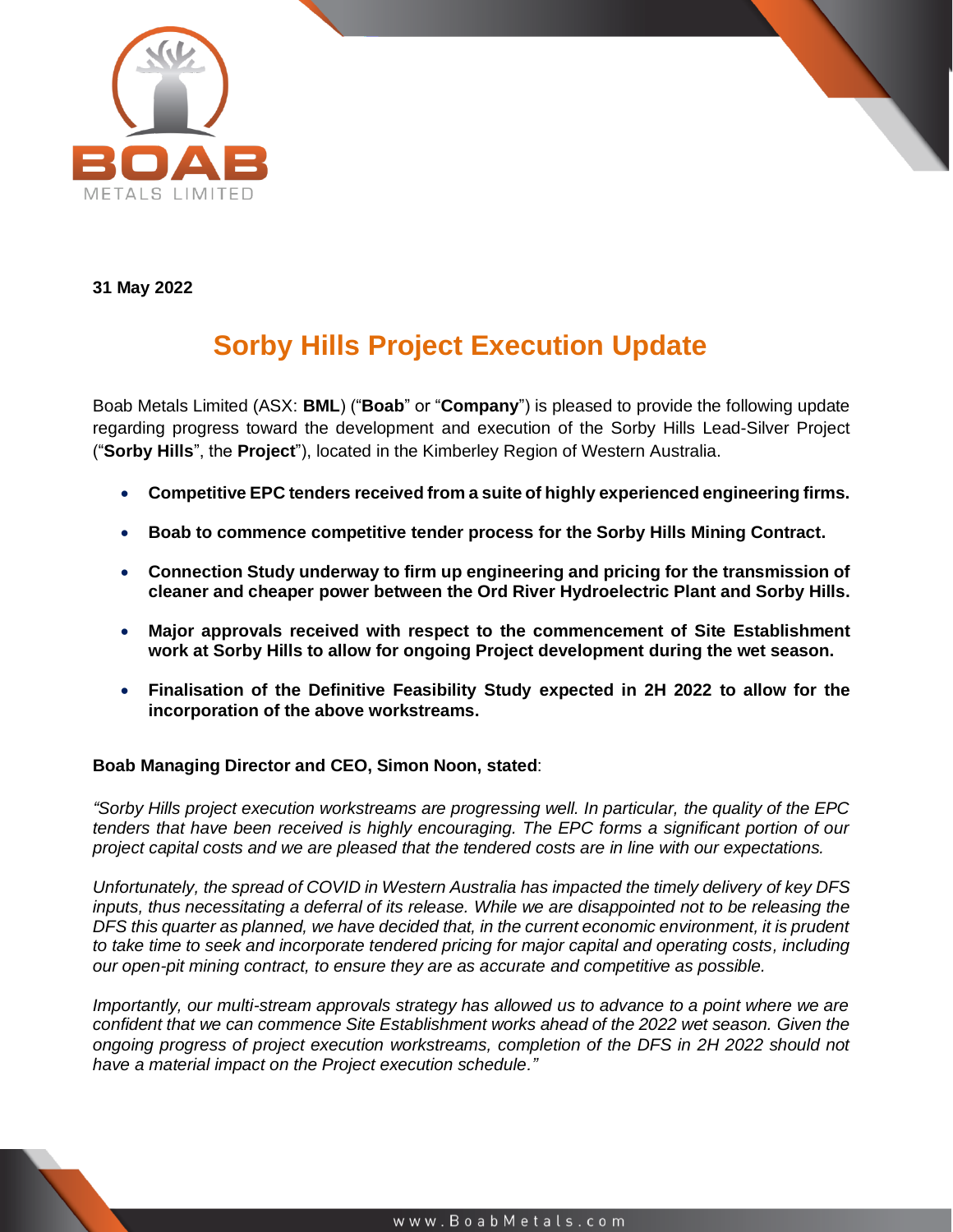## **EPC Contract Tender**

The Sorby Hills DFS has investigated an expanded process plant capacity at Sorby Hills versus the 1.5Mpta incorporated in the Pre-Feasibility Study (PFS). Tenders for the EPC Contract covering the process plant and non-process infrastructure have been received from a range of experienced engineering firms. The quality of the tenders received, and the pricing of the EPC Contract has been extremely competitive and in line with expectations.

The Company is currently working with a short-list of tenderers to refine their submissions ahead of commencing contract formation with the preferred party. The tendered pricing will underpin capital costs included in the DFS, thus providing a higher level of accuracy.

### **Mining Contract Tender**

Earlier in the year, Boab completed the detailed mine design and scheduling work for the Sorby Hills open-pit deposits based on the most recent Mineral Resource Estimate (ASX Announcement 17 December 2021). Based on this work, Boab sought quotes from mining contractors to underpin the DFS mining costs. Given the evolving economic environment, Boab has determined to progress to a competitive tender for the Mining Contract to secure accurate real-time pricing to underpin the DFS.

Boab will take the opportunity to further refine the Sorby Hills mine design and schedule in light of positive results received from the DFS groundwater study that has indicated water flow into the pits will be less than previously anticipated.

## **Project Power Supply**

Earlier in the year, Boab announced that it had executed a memorandum of understanding with Horizon Power to deliver a cleaner, cheaper and more reliable power solution for the Project (ASX Announcement 22 April 2022). Since executing the agreement, Boab has commenced work on a Connection Study concerning the transmission of green energy from the Ord River hydroelectric plant. The Connection Study will firm up engineering and design requirements and ultimately the pricing of electricity delivered to the Project.

Preliminary supply and price modelling have indicated that the integrated hydro-diesel power solution proposed by Horizon Power will deliver a lower unit cost of energy versus the Build Own Operate "BOO" diesel-only power solution contemplated in the Sorby Hills PFS.

#### **Permitting**

Throughout the DFS, Boab has adopted a multi-stream approvals strategy in order to de-risk the Project execution schedule. Specifically, Site Establishment and Early Works approvals streams have been decoupled from the Main Works approval stream to afford Boab flexibility to commence and complete on-site pre-construction work ahead of the 2022 wet season.

Successful completion of Site Establishment at Sorby Hills ahead of the wet season would allow Boab to efficiently and cost-effectively continue Project development during the wet season.